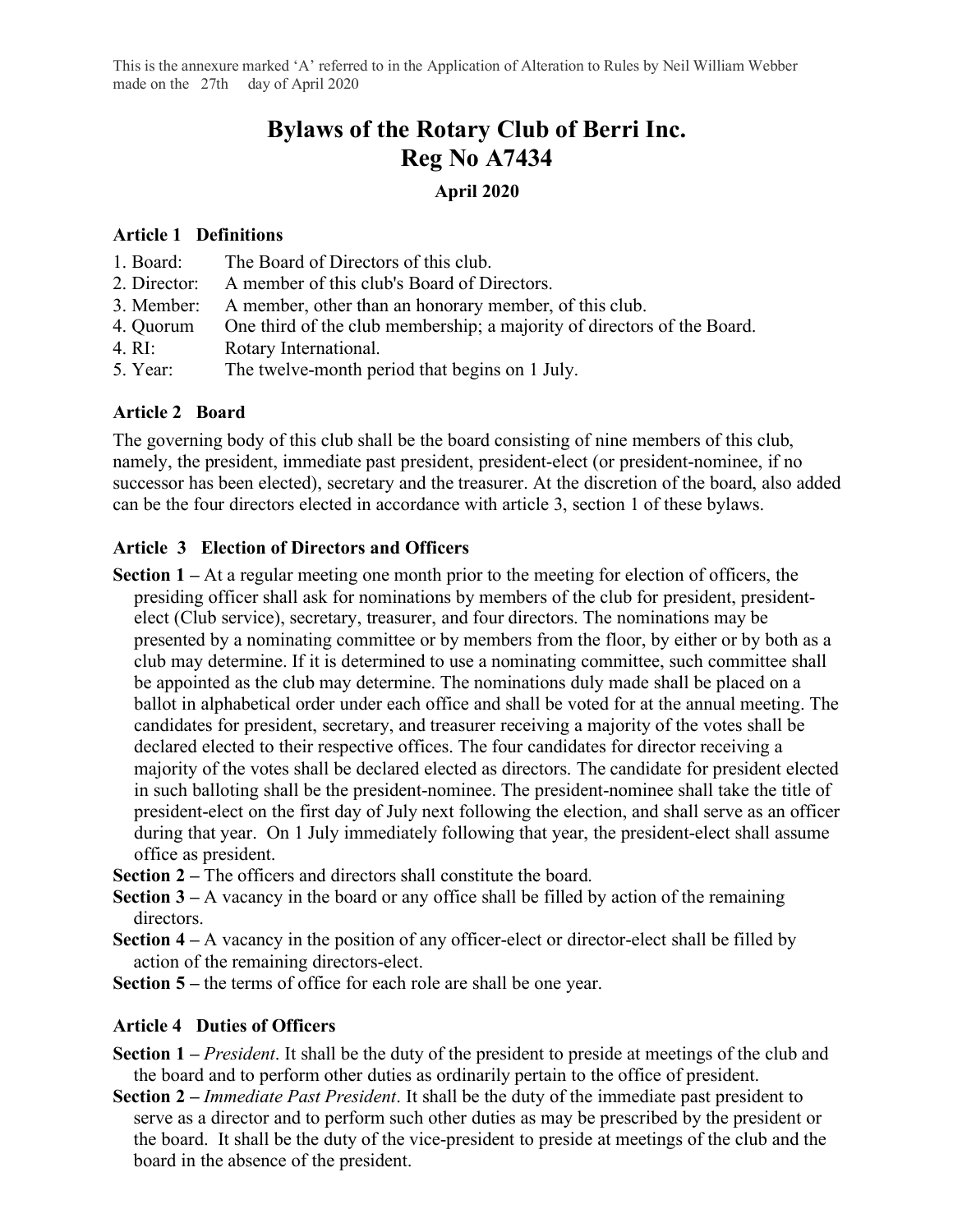- **Section 3 –** *President-elect*. It shall be the duty of the president-elect to serve as a director and to perform such other duties as may be prescribed by the president or the board.
- **Section 4 –** *Secretary*. It shall be the duty of the secretary to keep membership records; record attendance at meetings; send out notices of club, board, and committee meetings; record and preserve the minutes of such meetings; report as required to RI, including the semiannual reports of membership on 1 January and 1 July of each year, which shall include per capita dues for all members and prorated dues for active members who have been elected to membership in the club since the start of the July or January semiannual reporting period; report changes in membership; collect and remit RI official magazine subscriptions; and perform other duties as usually pertain to the office of secretary.
- **Section 5 –** *Treasurer*. It shall be the duty of the treasurer to have custody of all funds, accounting for it to the club annually and at any other time upon demand by the board, and to perform other duties as pertains to the office of treasurer. Upon retirement from office, the treasurer shall turn over to the incoming treasurer or to the president all funds, books of accounts, or any other club property.
- **Section 6 –** *Sergeant-at-Arms*. The duties of the sergeant-at-arms shall be such as are usually prescribed for such office and other duties as may be prescribed by the president or the board.

### **Article 5 Meetings**

- **Section 1 –** *Annual Meeting.* An annual meeting of this club shall be held in December each year, at which time the election of officers and directors to serve for the ensuing year shall take place.
- **Section 2 –** The regular weekly meetings of this club shall be held on the second & fourth Monday of each month except where the scheduled meeting is a public holiday and then the club shall meet on the Monday prior to the public holiday, at 6.15pm for 6.45pm. Due notice of any changes in or canceling of the regular meeting shall be given to all members of the club. All members excepting an honorary member (or member excused pursuant to the standard Rotary club constitution) in good standing in this club, on the day of the regular meeting, must be counted as present or absent, and attendance must be evidenced by the member's being present for at least sixty (60) percent of the time devoted to the regular meeting, either at this club or at any other Rotary club, or as otherwise provided in the standard Rotary club constitution, article 9, sections 1 and 2.
- **Section 3 –** One-third of the membership shall constitute a quorum at the annual and regular meetings of this club.
- **Section 4 –** Regular meetings of the board shall be held on a monthly basis. Special meetings of the board shall be called by the president, whenever deemed necessary, or upon the request of two (2) directors, due notice having been given.
- **Section 5 –** A majority of the directors shall constitute a quorum of the board.

### **Article 6 Fees and Dues**

- **Section 1 –** The admission fee shall be determined by the Board from time to time and is to be paid before the applicant can qualify as a member, except as provided for in the standard Rotary club constitution, article 11.
- **Section 2 –** The membership dues shall be determined by the Board from time to time, payable semiannually on the first day of July and of January, with the understanding that a portion of each semiannual payment shall be applied to each member's subscription to the RI official magazine.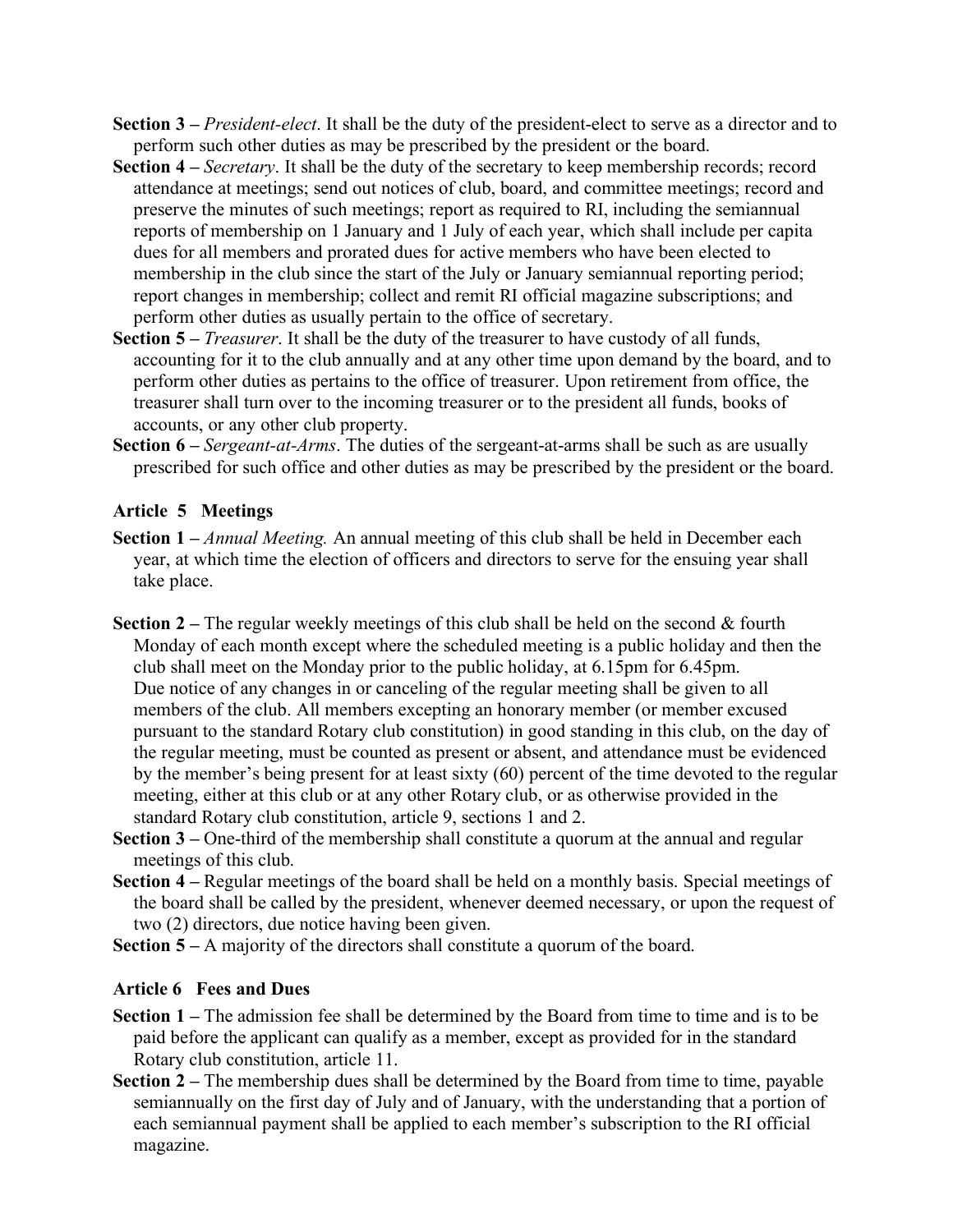# **Article 7 Method of Voting**

The business of this club shall be conducted by vocal assent except the election of officers and directors, which shall be by ballot. The board may determine that a specific resolution be considered by ballot rather than by vocal assent.

# **Article 8 Avenues of Service**

The Avenues of Service are the philosophical and practical framework for the work of this Rotary club. They are Club Service, Vocational Service, Community Service, International Service, and Youth Service. This club will be active in each of the Avenues of Service.

# **Article 9 Committees**

Club committees are charged with carrying out the annual and long-range strategic goals of the club. The president-elect, president, and immediate past president should work together to ensure continuity of leadership and succession planning. When feasible, committee members should be appointed to the same committee for three years to ensure consistency. The president-elect is responsible for appointing committee members to fill vacancies, appointing committee chairs, and conducting planning meetings prior to the start of the year in office. It is recommended that the chair have previous experience as a member of the committee. Standing committees should be appointed as follows:

• Membership

This committee should develop and implement a comprehensive plan for the recruitment and retention of members.

• Public Relations

This committee should develop and implement plans to provide the public with information about Rotary and to promote the club's service projects and activities.

# • Administration

This committee should conduct activities associated with the effective operation of the club.

• Service Projects

This committee should develop and implement educational, humanitarian, and vocational projects that address the needs of its community and communities in other countries.

• The Rotary Foundation

This committee should develop and implement plans to support The Rotary Foundation through both financial contributions and program participation.

• Youth This committee should develop and implement youth projects that address the needs of its community and communities of other countries.

Additional ad hoc committees may be appointed as needed.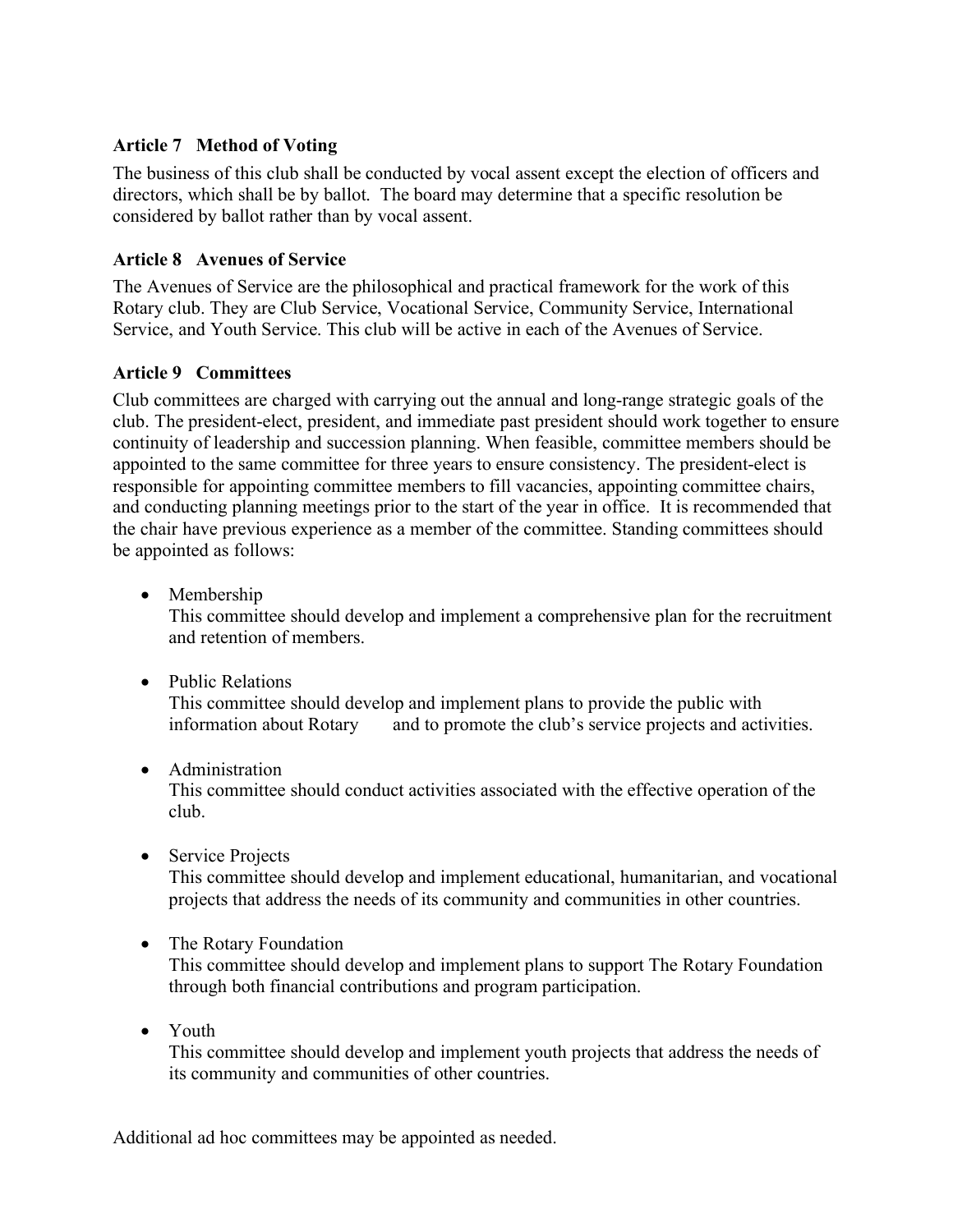(a) The president shall be *ex officio* a member of all committees and, as such, shall have all the privileges of membership thereon.

(b) Each committee shall transact its business as is delegated to it in these bylaws and such additional business as may be referred to it by the president or the board. Except where special authority is given by the board, such committees shall not take action until a report has been made and approved by the board.

(c) Each chair shall be responsible for regular meetings and activities of the committee, shall supervise and coordinate the work of the committee, and shall report to the board on all committee activities.

# **Article 10 Duties of Committees**

The duties of all committees shall be established and reviewed by the president for his or her year. In declaring the duties of each, the president shall reference appropriate RI materials and the Avenues of Service when developing plans for the year.

Each committee shall have a specific mandate, clearly defined goals, and action plans established by the beginning of each year for implementation during the course of the year. It shall be the primary responsibility of the president-elect to provide the necessary leadership to prepare a recommendation for club committees, mandates, goals, and plans for presentation to the board in advance of the commencement of the year as noted above.

# **Article 11 Leave of Absence**

Upon written application to the board, setting forth good and sufficient cause, leave of absence may be granted excusing a member from attending the meetings of the club for no longer than twelve months.

# **Article 12 Finances**

- **Section 1 –** Prior to the beginning of each fiscal year, the board shall prepare a budget of estimated income and expenditures for the year, which shall stand as the limit of expenditures for these purposes, unless otherwise ordered by action of the board. The budget shall be broken into two separate parts: one in respect of club operations and one in respect of charitable/service operations.
- **Section 2 –** The treasurer shall deposit all club funds in a bank, named by the board. The club funds shall be divided into two separate parts: club operations and service projects.
- **Section 3 –** All bills shall be paid by cheques or such other approved banking methods, signed by any two of the President, Secretary or Treasurer.
- **Section 4 –** An audit of all financial transactions by a certified public accountant or other qualified person shall be made once each year of all of the club's financial transactions.
- **Section 5 –** The fiscal year of this club shall extend from 1 July to 30 June, and for the collection of members' dues shall be divided into two (2) semiannual periods extending from 1 July to 31 December, and from 1 January to 30 June. The payment of per capita dues and RI official magazine subscriptions shall be made on 1 July and 1 January of each year on the basis of the membership of the club on those dates.

# **Article 13 Method of Electing Members**

**Section 1** – The name of a prospective member, proposed by an active member of the club, shall be submitted to the board in writing, through the club secretary. A transferring or former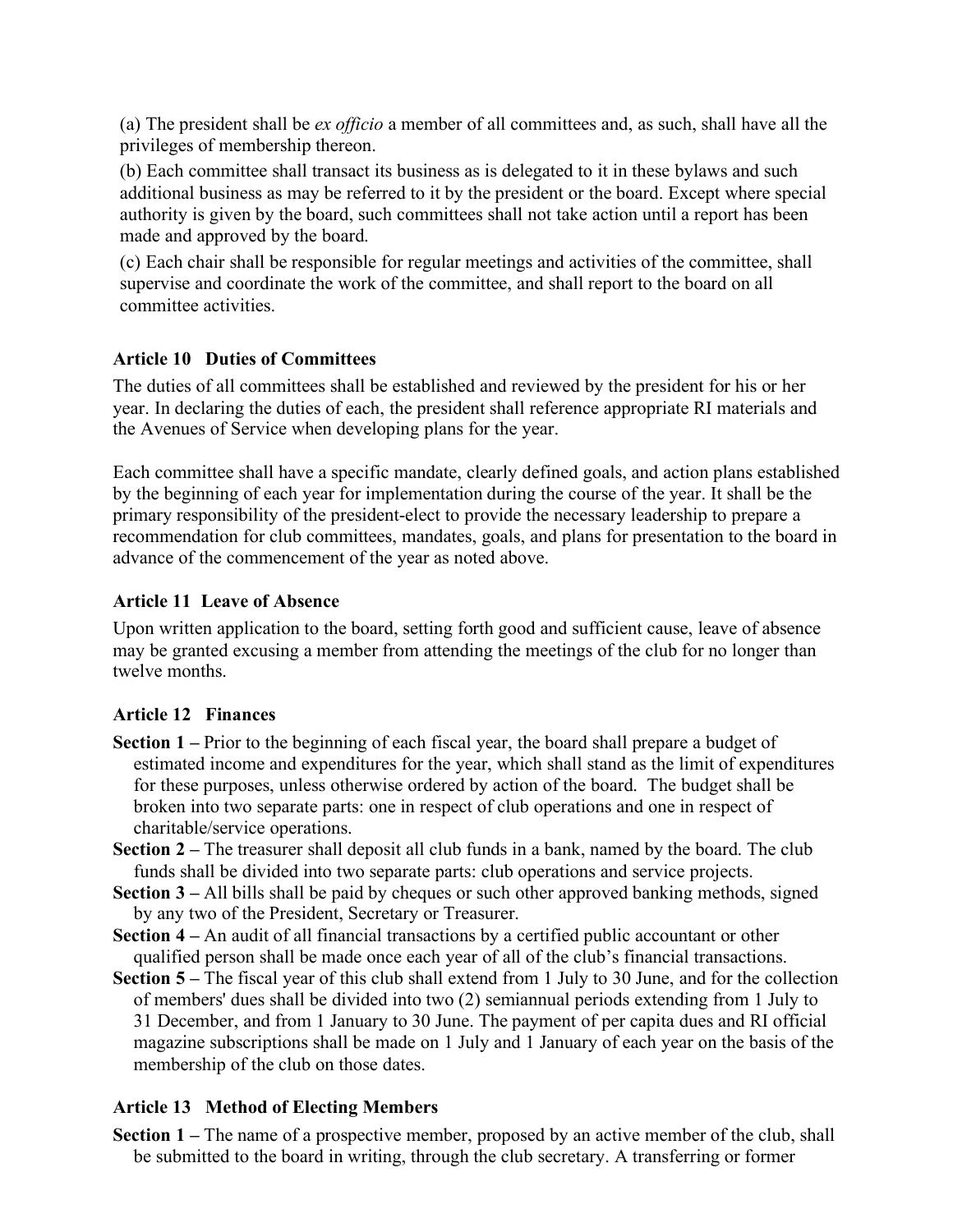member of another club may be proposed to active membership by the former club. The proposal shall be kept confidential except as otherwise provided in this procedure.

- **Section 2 –** The board shall ensure that the proposal meets all the classification and membership requirements of the standard Rotary club constitution.
- **Section 3 –** The board shall approve or disapprove the proposal within 30 days of its submission and shall notify the proposer, through the club secretary, of its decision.
- **Section 4 –** If the decision of the board is favorable, the prospective member shall be informed of the purposes of Rotary and of the privileges and responsibilities of membership, following which the prospective member shall be requested to sign the membership proposal form and to permit his or her name and proposed classification to be published to the club.
- **Section 5 –** If no written objection to the proposal, stating reasons, is received by the board from any member (other than honorary) of the club within seven (7) days following publication of information about the prospective member, that person, upon payment of the admission fee (if not honorary membership), as prescribed in these bylaws, shall be considered to be elected to membership.

If any such objection has been filed with the board, it shall vote on this matter at its next meeting. If approved despite the objection, the proposed member, upon payment of the admission fee (if not honorary membership), shall be considered to be elected to membership.

- **Section 6 –** Following the election, the president shall arrange for the new member's induction, membership card, and new member Rotary literature. In addition, the president or secretary will report the new member information to RI and the president will assign a member to assist with the new member's assimilation to the club as well as assign the new member to a club project or function.
- **Section 7** The club may elect, in accordance with the standard Rotary club constitution, honorary members proposed by the board.

## **Article 14 Resolutions**

The club shall not consider any resolution or motion to commit the club on any matter until the board has considered it. Such resolutions or motions, if offered at a club meeting, shall be referred to the board without discussion.

## **Article 15 Order of Business**

Meeting called to order. Introduction of visitors. Correspondence, announcements, and Rotary information. Committee reports if any. Any unfinished business. Any new business. Address or other program features. Adjournment.

## **Article 16 Amendments**

These bylaws may be amended at any regular meeting, a quorum being present, by a two-thirds vote of all members present, provided that notice of such proposed amendment shall have been mailed to each member at least ten (10) days before such meeting. No amendment or addition to these bylaws can be made which is not in harmony with the standard Rotary club constitution and with the constitution and bylaws of RI.